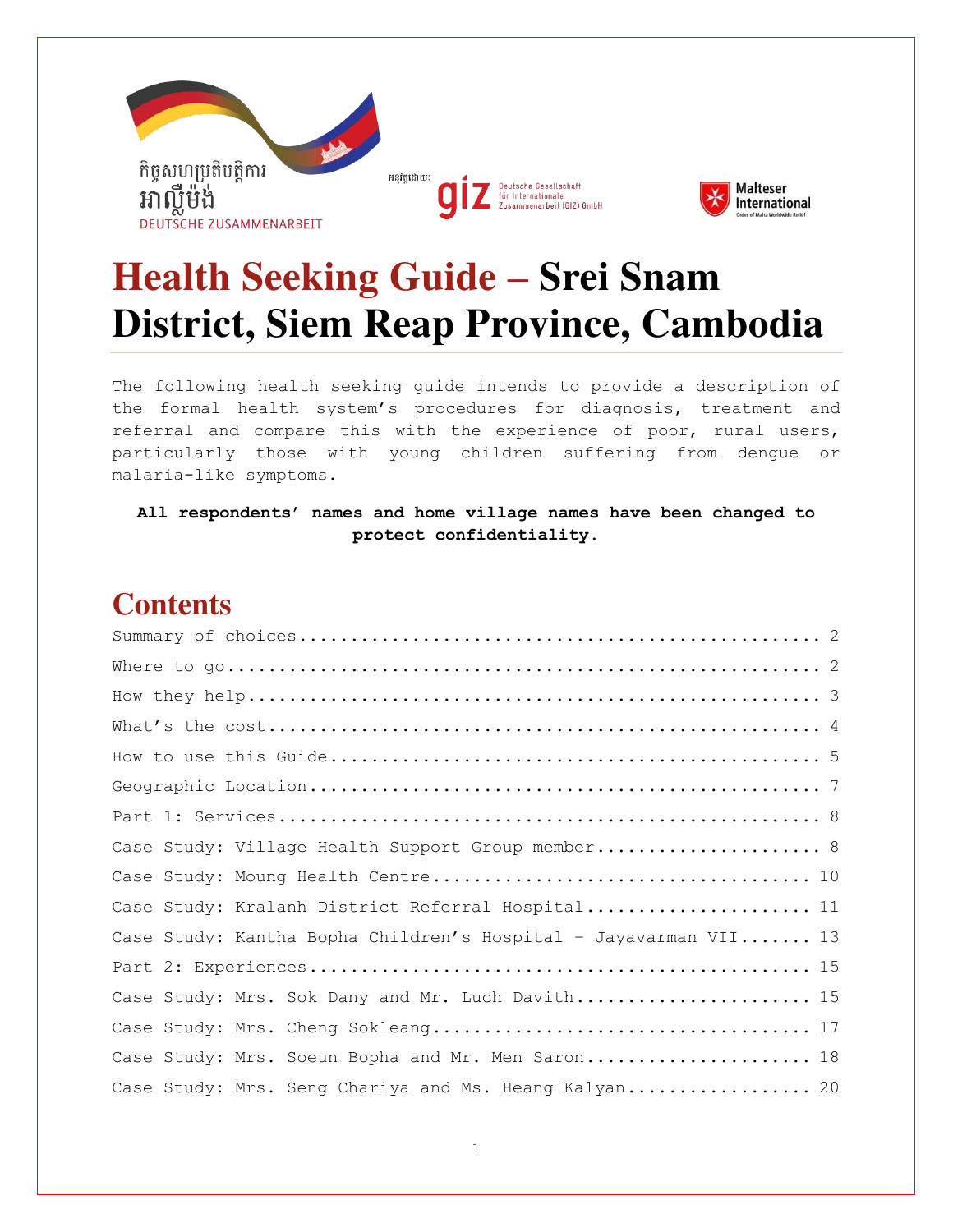### **Summary of choices**



### **Where to go**

Caregivers or people who are sick may decide to contact their local VHSG (Village Health Support Group) member for advice. The VHSG may provide advice and medicine at this stage or may encourage the person to go to the local health centre. Some people will not contact the VHSG and will choose to go to a local health centre or private clinic on their own volition. At the health centre or private clinic, if the case is serious, the user may be encouraged to go to the local referral hospital in Kralanh District or the user may choose to go to a private clinic in the nearest district capital (see map).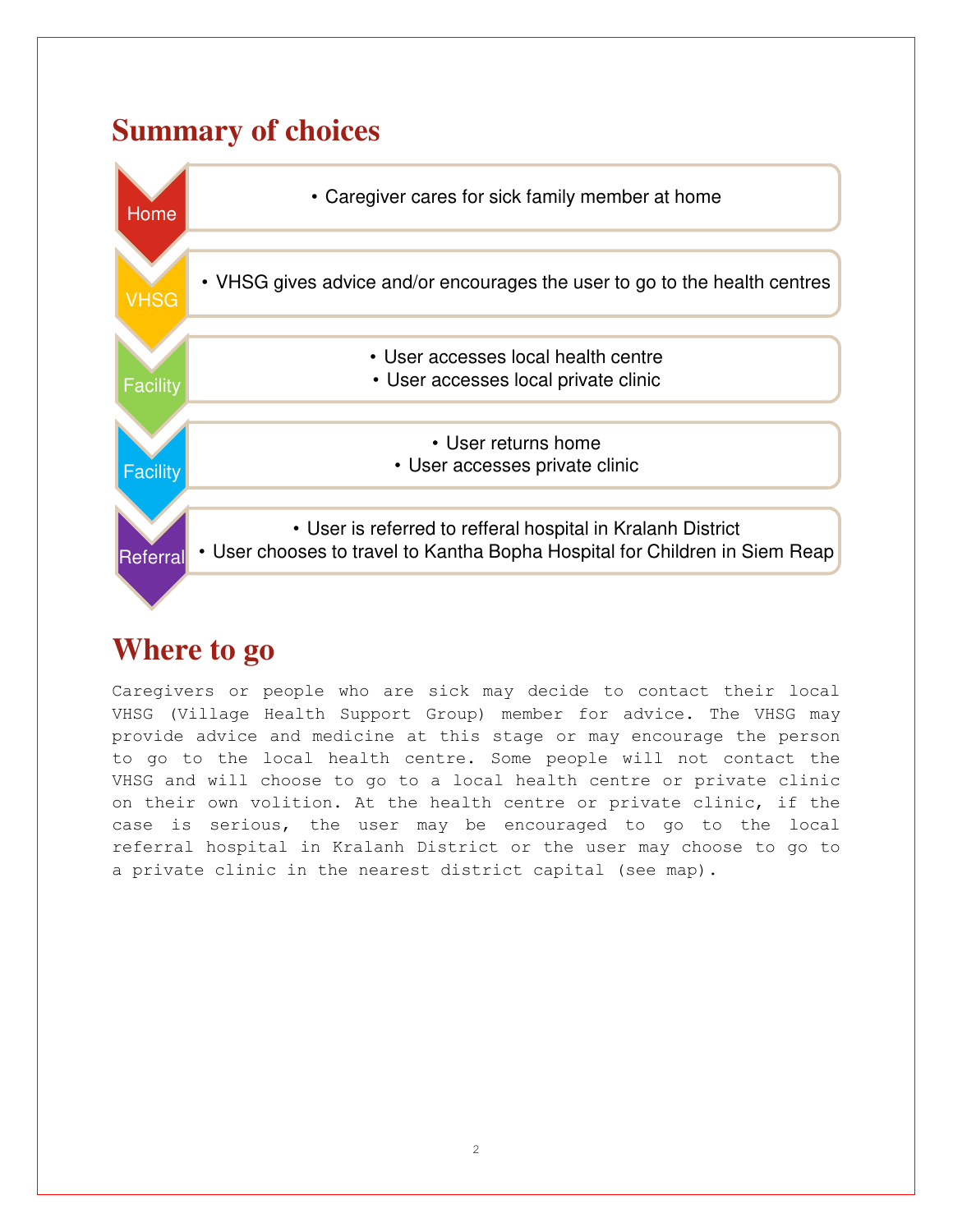With less severe cases, the user may be given treatment and told to return home. This may satisfy the user as they may feel better and decide that they no longer need to return to the health centre or clinic. However, if the user is not satisfied with the treatment offered at the health centre or private clinic, in that they are still caring for a sick family member or are themselves still sick, they may decide to travel a greater distance to the district capital to access a private clinic. At these private clinics, most users are treated for less severe cases. Nevertheless, in severe cases that cannot be managed by these private clinics, the user may again be encouraged to go to the Kralanh Referral Hospital in Kralanh District or Kantha Bopha Children's Hospital in Siem Reap town.

### **How they help**

Within villages, VHSGs have the capacity to test for malaria and prescribe antimalarial medication. At local health centres, treatment generally consists of advice about care, prescription of vitamins, and in some cases the prescription of antibiotics even for suspected dengue fever. Also, health centres, like VHSGs, have the capacity to test for malaria and prescribe antimalarial medication (Eurartesim). For other suspected illnesses, the health centre staff may also prescribe vitamins, paracetamol and/or antibiotics. In severe cases, health centre staff will encourage the patient to go to the Kralanh Referral Hospital.

Users may decide to attend a local (usually unlicensed) private clinic staffed by health workers from the government health centres and hospitals. Here regardless of the diagnosis, treatment nearly always consists of 'serum' (intravenous saline drip, sometimes mixed with vitamins and/or antibiotics). In addition, vitamins, and/or antibiotics can also be prescribed. More worringly, antibiotics can be prescribed for treating suspected dengue fever and malaria. At private clinics in the district capital, the treatment is similar to that provided at more local clinics: 'serum', vitamins, and antibiotics.

At the referral hospital in Kralanh District, the staff is able to test for both malaria and dengue fever. Malaria can be treated by [artemether-combination therapy](https://www.google.com.kh/search?q=artemether-combination+therapy&spell=1&sa=X&ved=0ahUKEwiIk6HfrajKAhUDG5QKHalHAxQQvwUIGCgA) and 'serum' although there is no follow-up on these patients once the patient leaves the hospital. For Dengue fever, the staff will try to reduce the patient's fever by administering 'serum', vitamins and paracetamol as well as medication for colic and nausea problems.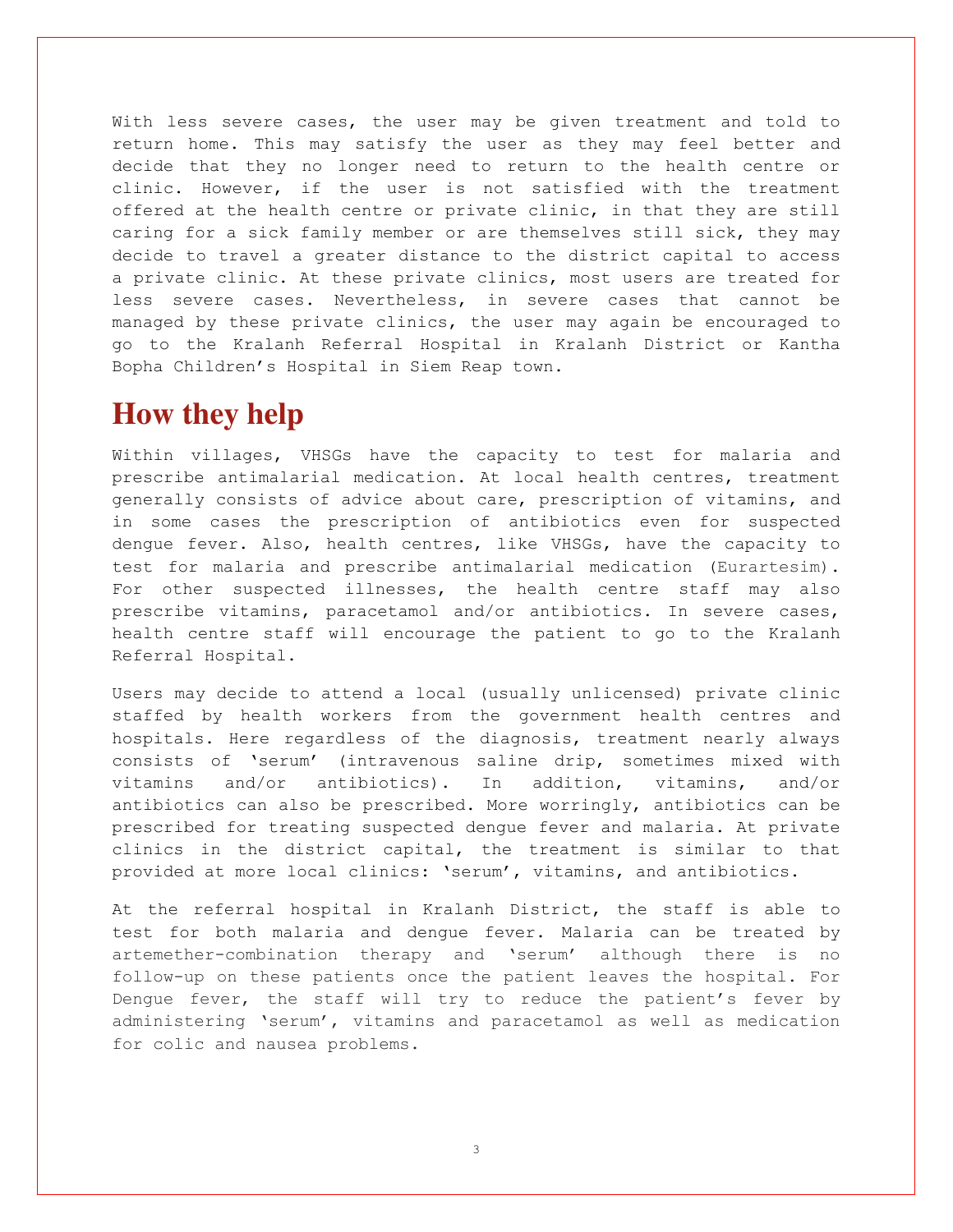At Kantha Bopha Children's Hospital<sup>1</sup> a blood test will be conducted for suspected dengue and malaria cases. For cases of dengue, the patient will be given 'serum' and encouraged to rest, and for cases of malaria, the hospital follows a similar procedure to the referral hospital. Kantha Bopha Children's Hospital is also able to diagnose tuberculosis and prescribe Rifater. They will also encourage the patient to return to the hospital every two months to receive more medicine in order to complete the entire six month course of medication.

Generally, there is misuse of the medications prescribed with either the wrong medications prescribed based on a misdiagnosis, e.g. prescribing antibiotics for dengue, or there is a risk of patients not completing their course of medication as in the case of malaria. In the case of tuberculosis, it is noticeable that Kantha Bopha Children's Hospital tries to monitor their patients by encouraging them to return to the hospital. However, if patients choose not to return to the hospital, there is no system in place to monitor the patient's recovery.

#### **What's the cost**

The costs of treatment vary from approximately USD0.50 at health centres to between USD10.00 and USD25.00 at private clinics which does not include the cost of transportation. This can be approximately USD10.00 depending on the distance travelled. Families with an Identification of Poor Households (ID Poor) card will receive free healthcare at the health centre and referral hospital. ID Poor card holders will also receive free transportation to the referral hospital from the health centre via local ambulance. Those with an ID Poor card or with health insurance will be reimbursed for their travel costs from the village to the health centre though this may not be a 100% reimbursement of expenses. Non-ID Poor cardholders will need to pay for transportation to the health centre and the referral hospital in Kralanh District. Transportation to the district referral hospital could cost between USD7.50 and USD50.00.

At the referral hospital, ID Poor cardholders will receive approximately USD1.25 per day in support as well as their free health care. If the patient does not have an ID Poor card, they can pay USD15.00 for a health care package and then an additional USD2.50 for oxygen and X-rays if their diagnosis requires these. At Kantha Bopha Children's Hospital, patients will be assessed for their ability to

 $^{\rm 1}$  Kantha Bopha Children's Hospital is a privately funded network of free children's hospitals that has now been handed over to the Ministry of Health for part management and part funding. However, the network of hospitals is still primarily funded by a Swiss-based foundation.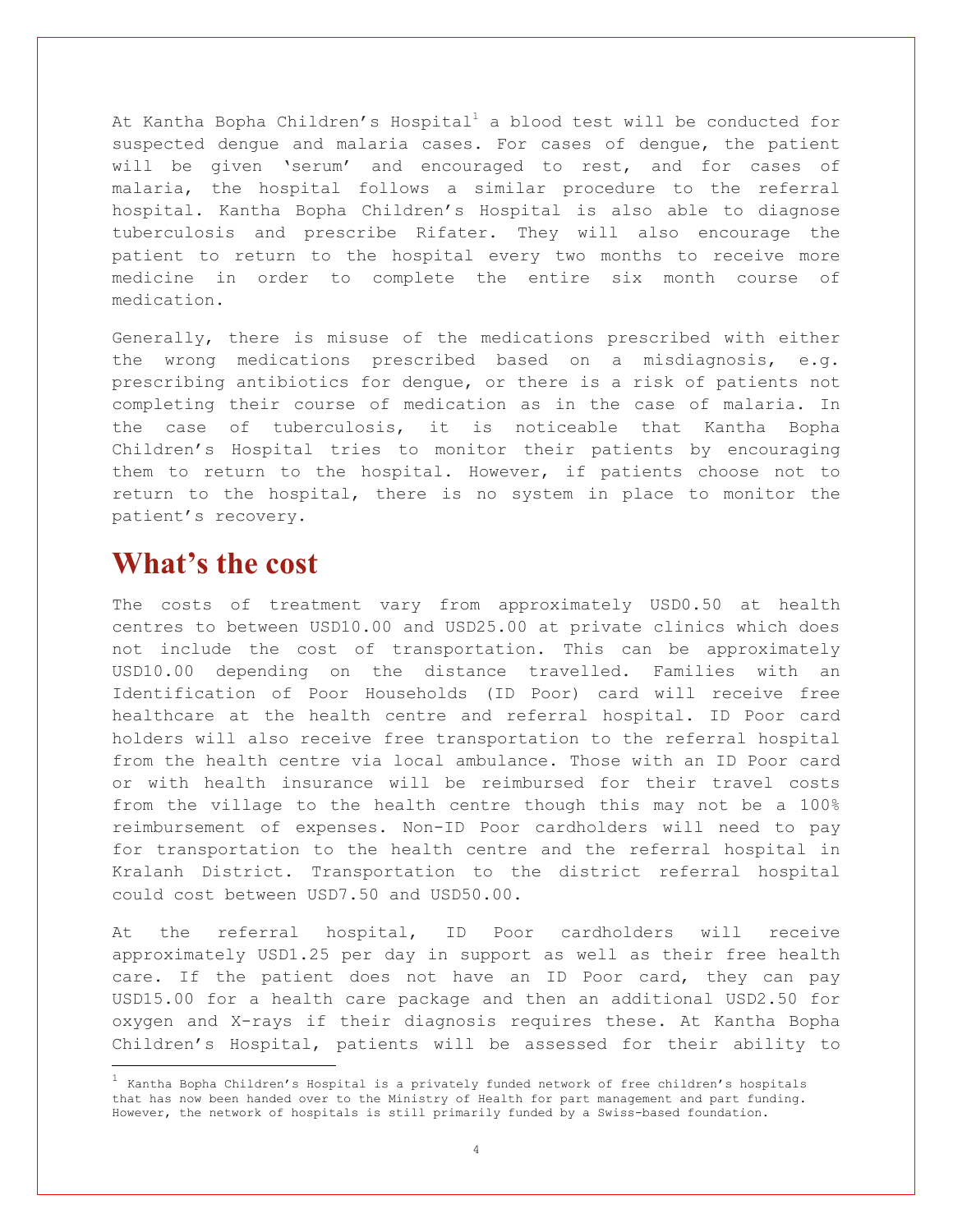support their own health care needs regardless of whether they have an ID Poor card or not. Poor families will be supported with USD1.25 per day and transportation home will be between USD2.00 and USD8.00 depending on the distance within Siem Reap Province. For those living outside Siem Reap Province, they will be provided with a flat rate of USD10.00 for transportation.

None of these health care institutions provide support to family caregivers who traditionally will accompany, stay with and care for patients overnight until they are discharged from the hospital.

#### **How to use this Guide**

The following methodology explains the user how to use this guide with village communities in Cambodia.

It is intended to be used flexibly to generate discussion to inform participants of the health seeking options available.

**Objective:** Provide participants with insight into the experiences of health service users and the available local health service options.

**Material:** Health Seeking Guide & climate change and health causes and impacts pictures

**Time:** 1 hour and 35 minutes

#### **Process:**

| Step          | Activity/                                                                                                                            | Methodologies                                                                                                                                                                                                                                                                                                                                                                                                                                                  | Time |
|---------------|--------------------------------------------------------------------------------------------------------------------------------------|----------------------------------------------------------------------------------------------------------------------------------------------------------------------------------------------------------------------------------------------------------------------------------------------------------------------------------------------------------------------------------------------------------------------------------------------------------------|------|
|               | Topic                                                                                                                                |                                                                                                                                                                                                                                                                                                                                                                                                                                                                |      |
| $\mathbf{1}$  | Introduction<br>agenda/<br>objective                                                                                                 | Welcome introduce agenda and objective                                                                                                                                                                                                                                                                                                                                                                                                                         | 5mn  |
| 2             | Climate Change<br>Causes and<br>Impacts - see<br>vulnerability<br>assessment,<br>historical<br>timeline and<br>seasonal<br>calendar. | Ask questions of the participants. Change<br>the participant each time. Do not let the<br>same participant answer<br>the<br>all<br>questions.<br>1. What can you see in the picture?<br>2. Is that the same for this village?<br>3. When does it happen?<br>4. What are the problems (health, social,<br>economic) of this for the village?<br>5. What are the problems of this for<br>disabled, elderly, young children?<br>6. How can we solve the problems? | 10mn |
| $\mathcal{S}$ | Compare                                                                                                                              | Each participant stands up and explains                                                                                                                                                                                                                                                                                                                                                                                                                        | 15mn |
|               |                                                                                                                                      | what they would do if they or a family<br>member were suffering from a fever.                                                                                                                                                                                                                                                                                                                                                                                  |      |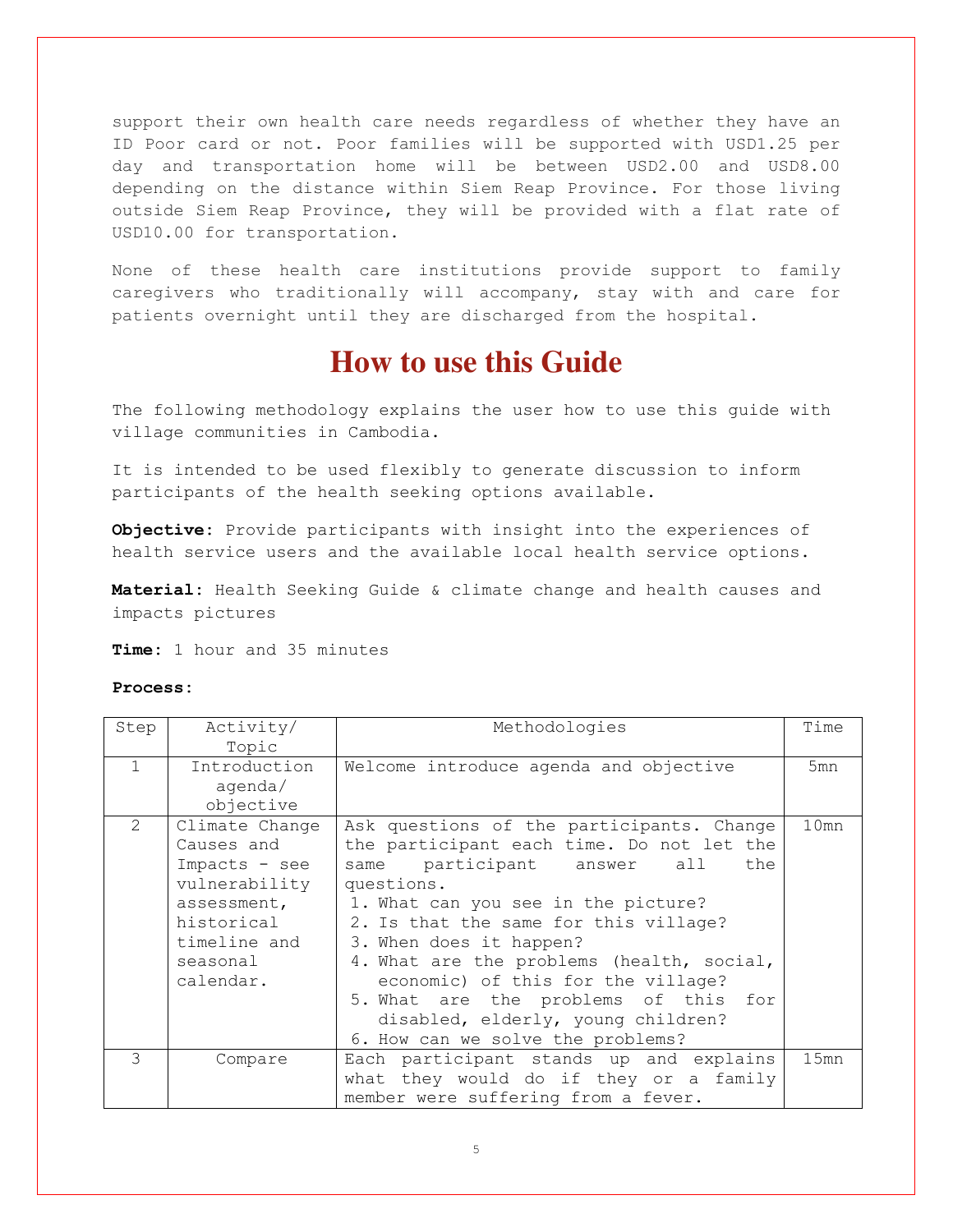| 4       | Health Seeking<br>Guide<br>$-$ Part 1:<br>Services    | . Choose 1 or more of the descriptions of<br>services in Part 1 of the Guide.<br>. One literate community member, such as a<br>VHSG, reads the description of the<br>services.<br>. When finished, ask the participants some<br>questions:<br>1. Is this similar to the health care<br>services that you have experienced?<br>2. What was difficult about using the<br>service?<br>3. What was easy about using<br>the<br>service?<br>Ask the participants if they have any<br>questions<br>about the<br>local<br>health<br>services.                                                          | 15mn |
|---------|-------------------------------------------------------|------------------------------------------------------------------------------------------------------------------------------------------------------------------------------------------------------------------------------------------------------------------------------------------------------------------------------------------------------------------------------------------------------------------------------------------------------------------------------------------------------------------------------------------------------------------------------------------------|------|
| 5       | Health Seeking<br>Guide<br>$-$ Part 2:<br>Experiences | . Choose 1 experience in Part 2 of the<br>Guide.<br>. One literate community member, such as a<br>VHSG, reads the description of the<br>experiences.<br>. When finished, ask the participants some<br>questions:<br>1. Is this similar to the health care<br>services that you have experienced?<br>2. What was difficult about using the<br>service?<br>What was easy about using the<br>3.<br>service?<br>. Ask the participants if they have any<br>questions<br>about the<br>local<br>health<br>services.<br>If enough time, repeat the steps above for<br>another experience from Part 2. | 15mn |
|         | Compare                                               | Each participant stands up and explains<br>what they would do if they or a family<br>member were suffering from a fever.                                                                                                                                                                                                                                                                                                                                                                                                                                                                       | 15mn |
| 6       | Review                                                |                                                                                                                                                                                                                                                                                                                                                                                                                                                                                                                                                                                                | 10mn |
|         |                                                       | Each participants stands up and says what<br>is the most important/interesting thing<br>they have learned today                                                                                                                                                                                                                                                                                                                                                                                                                                                                                |      |
| 7       | Next plan                                             | Identify<br>the<br>topic<br>and<br>arrange<br>the<br>schedule                                                                                                                                                                                                                                                                                                                                                                                                                                                                                                                                  | 5mn  |
| $\,8\,$ | Close meeting                                         | Speech by VDC, WSUG or VHSG                                                                                                                                                                                                                                                                                                                                                                                                                                                                                                                                                                    | 5mn  |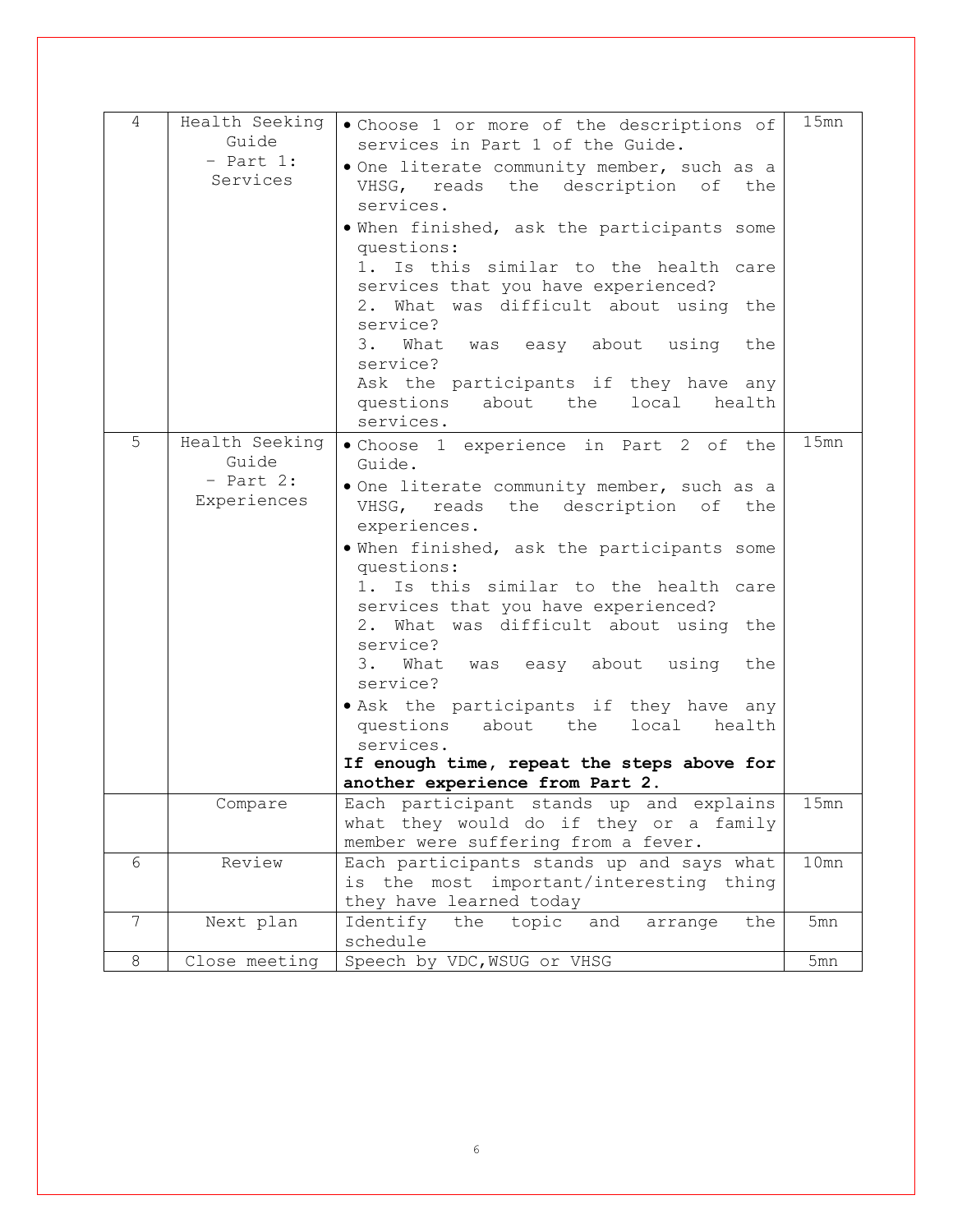## **Geographic Location**



- Moung Health Centre Kambour Village Tram Kang Village Dangkor Village Leap Village O Kralanh Referral Hospital Chong Kal Town Jayavarman VII Hospital Romeat Village
- Slaeng Spean Health Centre

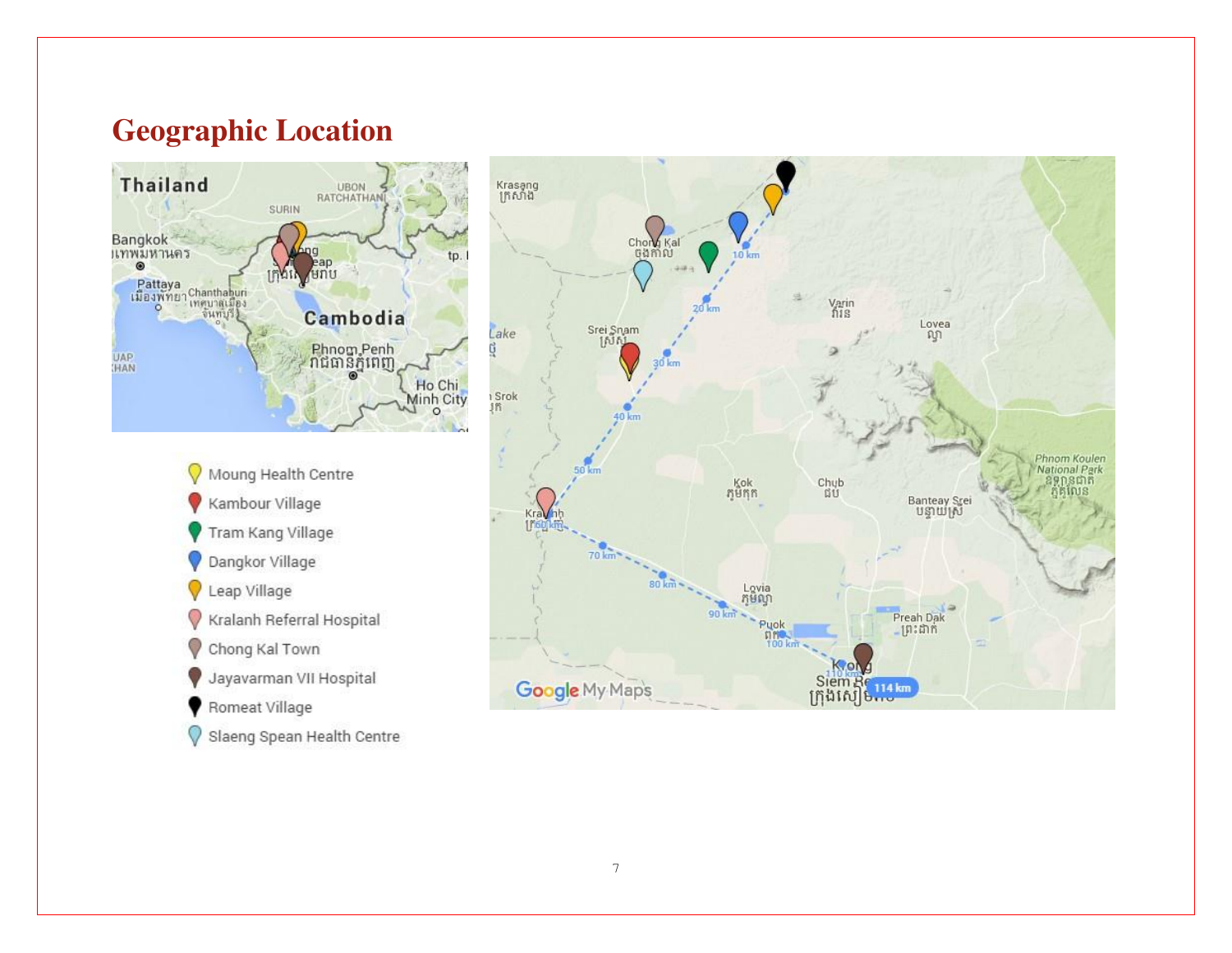#### **Part 1: Services**

#### **Case Study: Village Health Support Group member<sup>2</sup>**

#### **All respondents' names and home village names have been changed to protect confidentiality.**

Mr. Em Heng, aged 39, was born in Leap Village in Slaeng Spean Commune, Srei Snam District, Siem Reap Province. During the civil war of the 1980s and 1990s, he escaped to Chong Kal District in Oddar Meanchey Province where he lived until 1999 before returning to Leap Village.



Heng is not sure when he became a Village Health Support Group (VHSG) worker, but he remembers it was between 2003 and 2005. He was trained by [Reproductive and Child Health Alliance \(RACHA\)](http://www.racha.org.kh/)'s Sing Mao in Kralanh District in Siem Reap Province. He became a VHSG because he wanted to help the pregnant women in his village and initially was involved in nutrition and mother-child health by transporting food into the village from RACHA in Srei Snam District or Slaeng Spean Health Centre. He would transport these supplies by motorbike, and because of the poor condition of the roads in those years, it sometimes would take him an entire day to complete this journey leaving early in the morning and returning in the evening or even late at night.

He has a lot of responsibilities that are part of his role as a VHSG in Leap Village. He supports the different organisations, such as Malteser International, Plan International, RACHA, and others that have targeted his village for health related activities over the

÷

 $^2$  Interview with VHSG conducted in Leap Village, Slaeng Spean Commune, Srei Snam District, Siem Reap Province on 19<sup>th</sup> January 2016.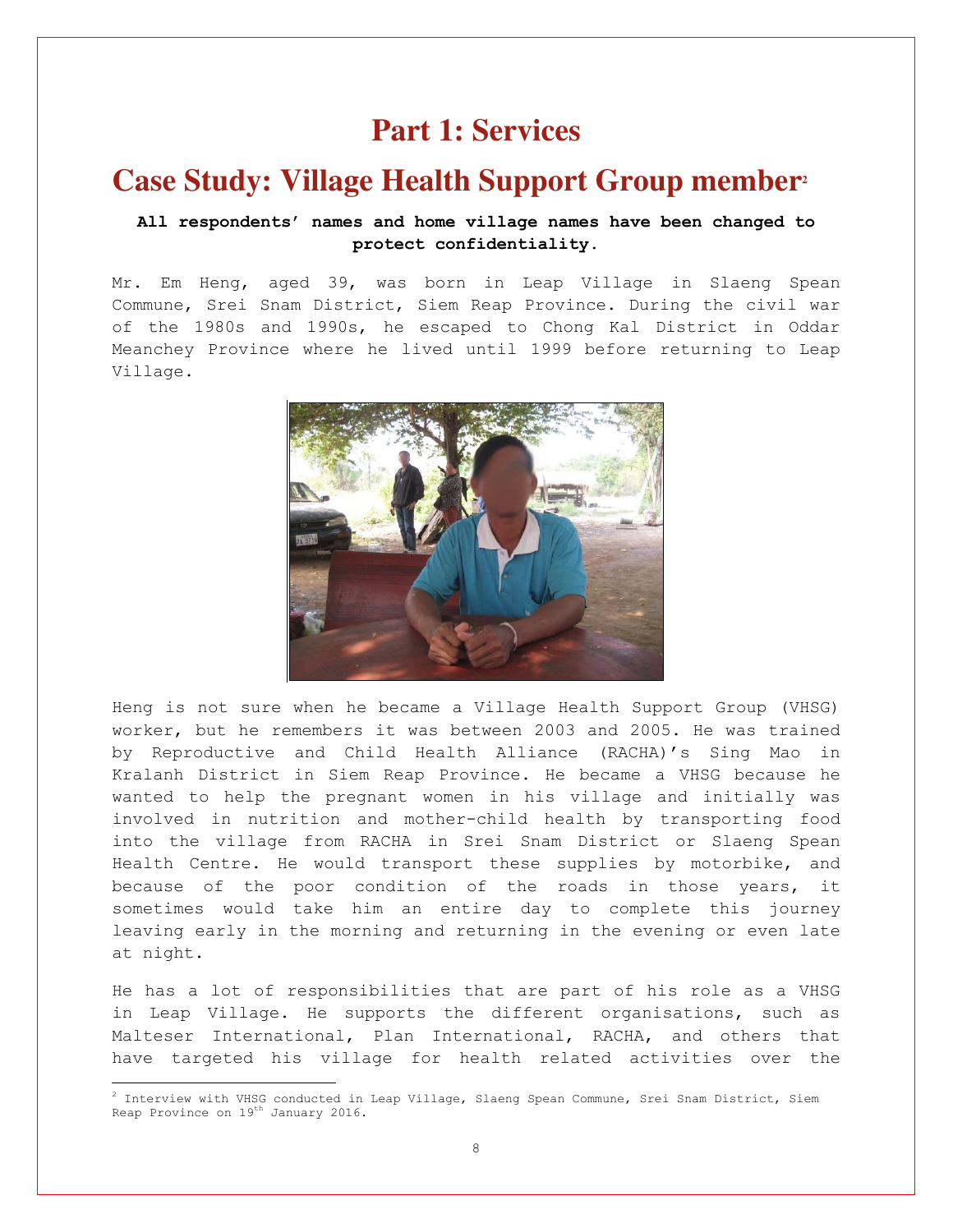years. He supports the village's health through education about malaria and dengue, such as mosquito control. He helps to conduct growth monitoring and reports any malnourished children to the local health centre to get some fortified nutrition food, such as  $BP-100^3$ . He also provides advice to families on birth spacing, awareness raising of Tuberculosis, and hygiene awareness for when breast feeding and cleaning hands with soap before preparing food or feeding a child. Until recently, he wrote written reports to submit to Slaeng Spean Health Centre every two months although now he needs to report to the health centre every month as part of a new system being rolled out by the local health services.

In the case of suspected malaria or dengue, the VHSG may go to the patient's house or the patient may come to his house. However, only his partner VHSG is able to do a blood test for malaria. If the result is positive, they will prescribe Eurartesim medicine for free. Two years ago the rates of malaria were high but last year in 2015 the rates were low. If the symptoms are serious, they will send the patient to the health centre. If the patient has serious symptoms but tests negative for malaria, they will send them to the local health centre in Slaeng Spean Village.

VHSGs have no test for dengue. They will look for the symptoms, such as pain when moving the eyes, skin rash, and extreme tiredness. If dengue is suspected, they will send them to the health centre regardless of the symptoms. If the patient has an ID poor card or if they have health insurance, the health centre can reimburse the patient's travel cost but not 100% of the cost.

The VHSG can also provide tuberculosis education. If the patient has had a cough for between 1 week and 24 weeks, the VHSG will recommend that the patient goes to the health centre. However, some people will not follow the VHSG's advice and refuse to go to the health centre. There is now a new policy where the VHSG will be able to give tuberculosis medication, Rifater, directly to patients without referring them to the health centres. However, it is not clear how a diagnosis will be made, and how this new method of treatment will be monitored. At the current time with tuberculosis medication being provided via the local health system, no-one checks if the patients take their medication appropriately once they leave the health centre, and any follow-up will be done by a family member if at all. As a result, there is no real DOTS system in place to manage the

 $3$  BP-100 is one example of a Ready-to-Use Therapeutic Food. This is a nutrient-fortified wheatand-oat bar that can either be consumed as it is, or as porridge by adding boiled water. - See <http://unicefcambodia.blogspot.com/2014/06/cambodias-fight-to-eliminate-childhood.html> accessed on 20th January 2016.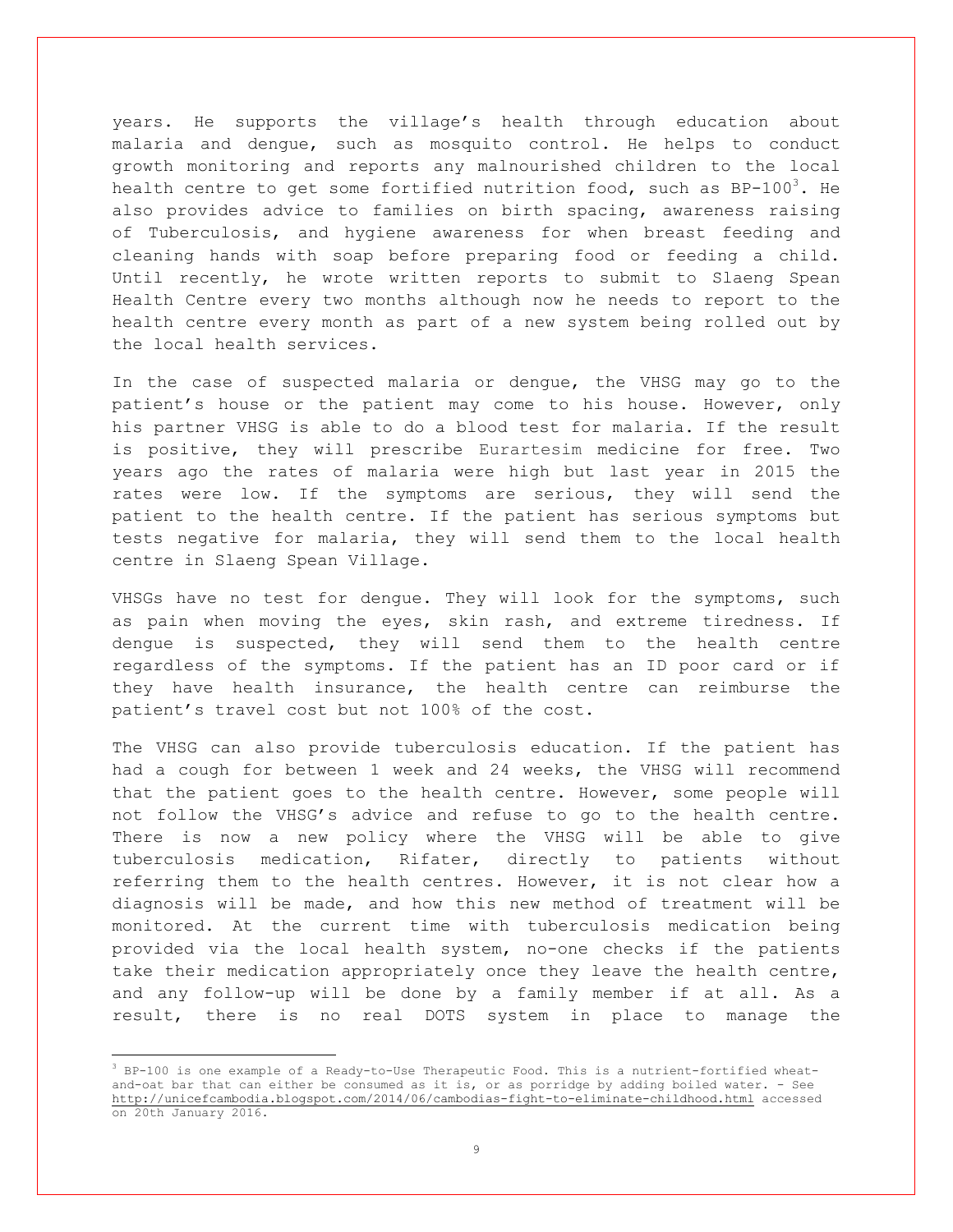application of treatment regimes. The VHSG does not prescribe or recommend antibiotics to the patients in the village. However, health centres may give antibiotics for various ailments. As a volunteer, he receives no payment for the time he spends performing his role as a VHSG member.



#### **Case Study: Moung Health Centre<sup>4</sup>**

Users may choose to attend the health centre if they are sick or if a family member is sick on their own volition, and local VHSGs may also advise patients to attend the health centre. If the patient requires referral to the Kralanh District Referral Hospital, the health centre can help to organize the transportation from Srei Snam District to Kralanh District. However, some parents choose to take their children to Kantha Bopha Children's Hospital in Siem Reap Town, usually based upon their previous experience of the local health care system.

The transportation fee depends on whether the patient's family has an Identification of Poor Household (ID Poor) card. If they have a card, the transport will be free-of-charge. If they do not have an ID Poor card, the transportation will cost between 30,000 to 200,000 riel (USD7.50 to USD50.00).

If the patient is suffering from a high fever, the health centre staff will ask the care giver about how many days the patient has had the fever. They suggest the caregiver uses a wet towel to wipe down the child to cool down their body and they provide paracetamol. If the child is regarded as having a severe fever, they prescribe [amoxicillin](https://www.google.com.kh/search?q=amoxicillin&spell=1&sa=X&ved=0ahUKEwjC0c78qqjKAhUHOJQKHQnUBc0QvwUIGCgA) solution for 2 days. The health centre staff will tell the patient or

<sup>4</sup> Interview with Health Centre staff at Moung Health Centre, Srei Snam District, Siem Reap Province, September 2015.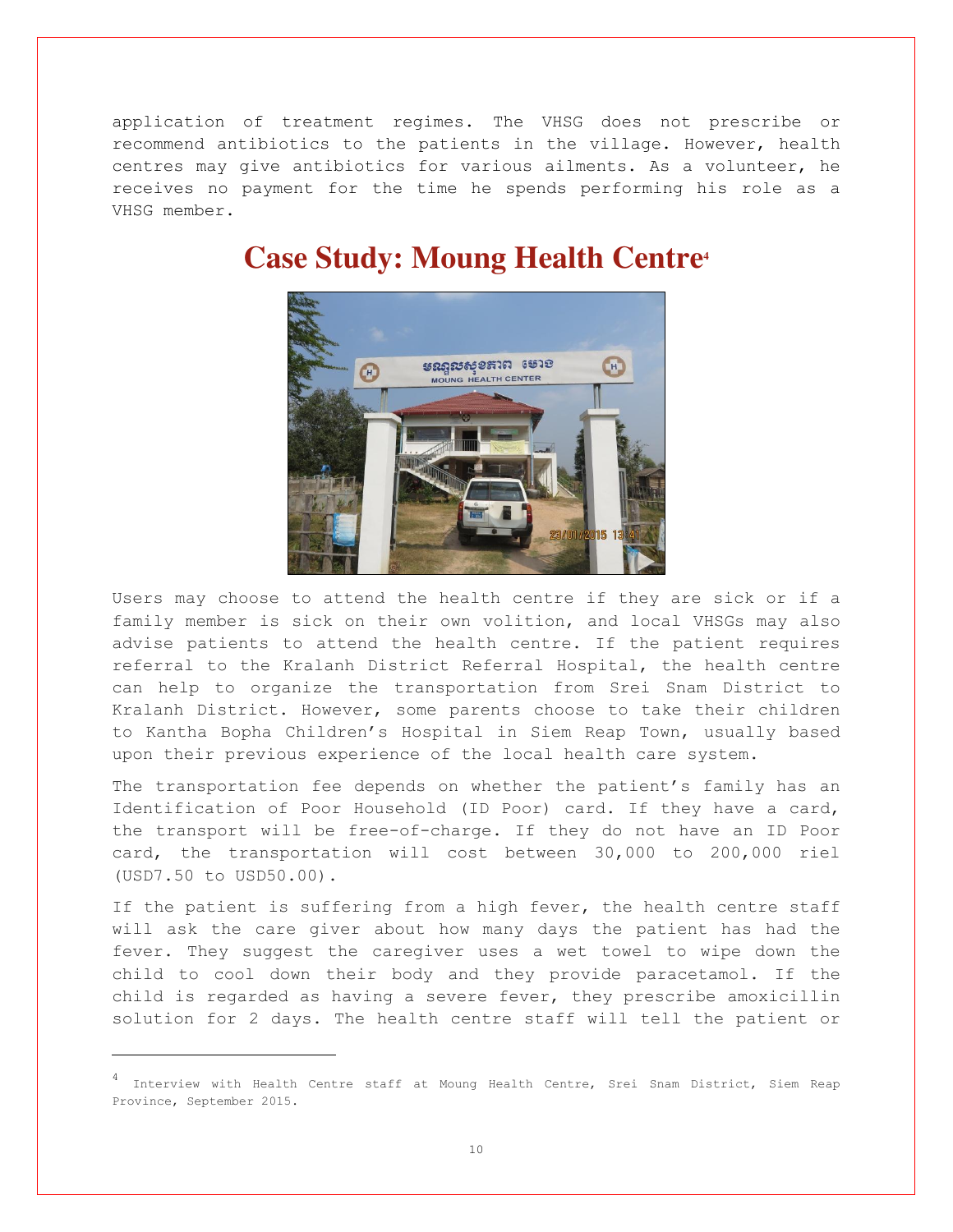caregiver to return to the health centre after two days if the fever has not subsided.

If the patient is presenting symptoms including skin rash, nausea, vomiting, joint or muscle pain and weakness, the health centre staff will call an ambulance from Kralanh District Referral Hospital to take the patient there. Prior to referral, the health centre staff will try to reduce the fever of the patient, and in case the child suffers a seizure while travelling to the hospital, the health centre staff will provide a rectal diazepam to the patient. If the patient is over 2 years old and is suffering a high fever and vomiting, the health centre staff will provide medication to relieve the vomiting.

Patients suspected of having malaria can get tested at the health centre or in the village by the VHSG member. For those patients that test positive for malaria, they will be prescribed Eurartesim by health centre staff.

#### **Case Study: Kralanh District Referral Hospital<sup>5</sup>**



Most patients from Kralanh and Srei Snam Districts who are referred to the Kralanh District Referral Hospital suffer from malaria because they have acquired the disease after migrating to work near the Thai-Cambodian border.

Patients are treated for malaria according to the severity of the case. Patients are treated with [artemether-combination therapy,](https://www.google.com.kh/search?q=artemether-combination+therapy&spell=1&sa=X&ved=0ahUKEwiIk6HfrajKAhUDG5QKHalHAxQQvwUIGCgA) Mefloquine, Eurartesim and intravenous drips including saline (commonly referred to as 'serum'). Patients with an Identification of Poor Households (ID Poor) card receive 5,000 riel (USD1.25) per day

÷

**<sup>5</sup>** Interview with Dr. Chan Sa Oun Mom, Chief of Kralanh District Referral Hospital, Kralanh District, Siem Reap Province, September 2015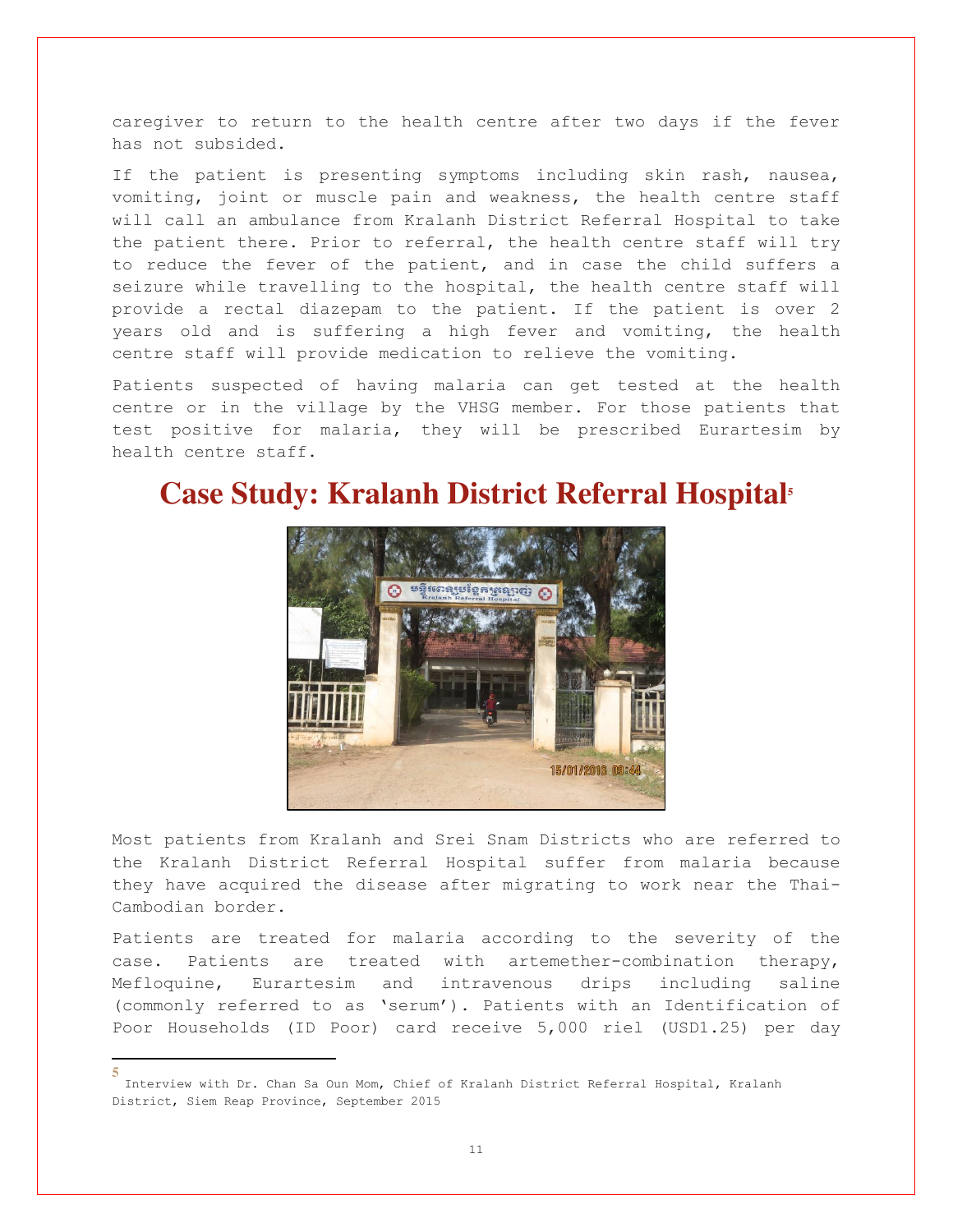support and free treatment for all ailments. If the patient is unable to pay for health care but does not have an ID Poor card, they can get a letter from their local health centre or the operational district, or they can have an interview with hospital officials to identify their ability to pay. If they have the ability to pay, they pay 60,000 riel (USD15.00) for a single package of treatment plus 10,000 riel (USD2.50) for oxygen and x rays if their diagnosis requires these. The patient may stay in hospital until they are ready to leave. Once they leave, there is no follow-up or return to the hospital for a check-up.

Some children from Kralanh and Srei Snam Districts also come to the Kralanh Referral Hospital because it is suspected that they have dengue fever, particularly if the patient has a fever between  $39^{\circ}$ C and  $40^{\circ}$ C, a red rash, anaemia, gums and/or nose bleeding. The hospital is able to do a blood test for dengue.

It is reported that approximately between 4 and 7 cases of dengue were treated by the hospital in 2014/2015. Child patients are treated according to the severity of their case and the weight of the child. There are no drugs for treating dengue fever but instead the hospital staff try to reduce the patient's fever through the use of intravenous drips (serum), vitamins and paracetamol. They will also provide other medications to relieve the symptoms of nausea and colic if they are present.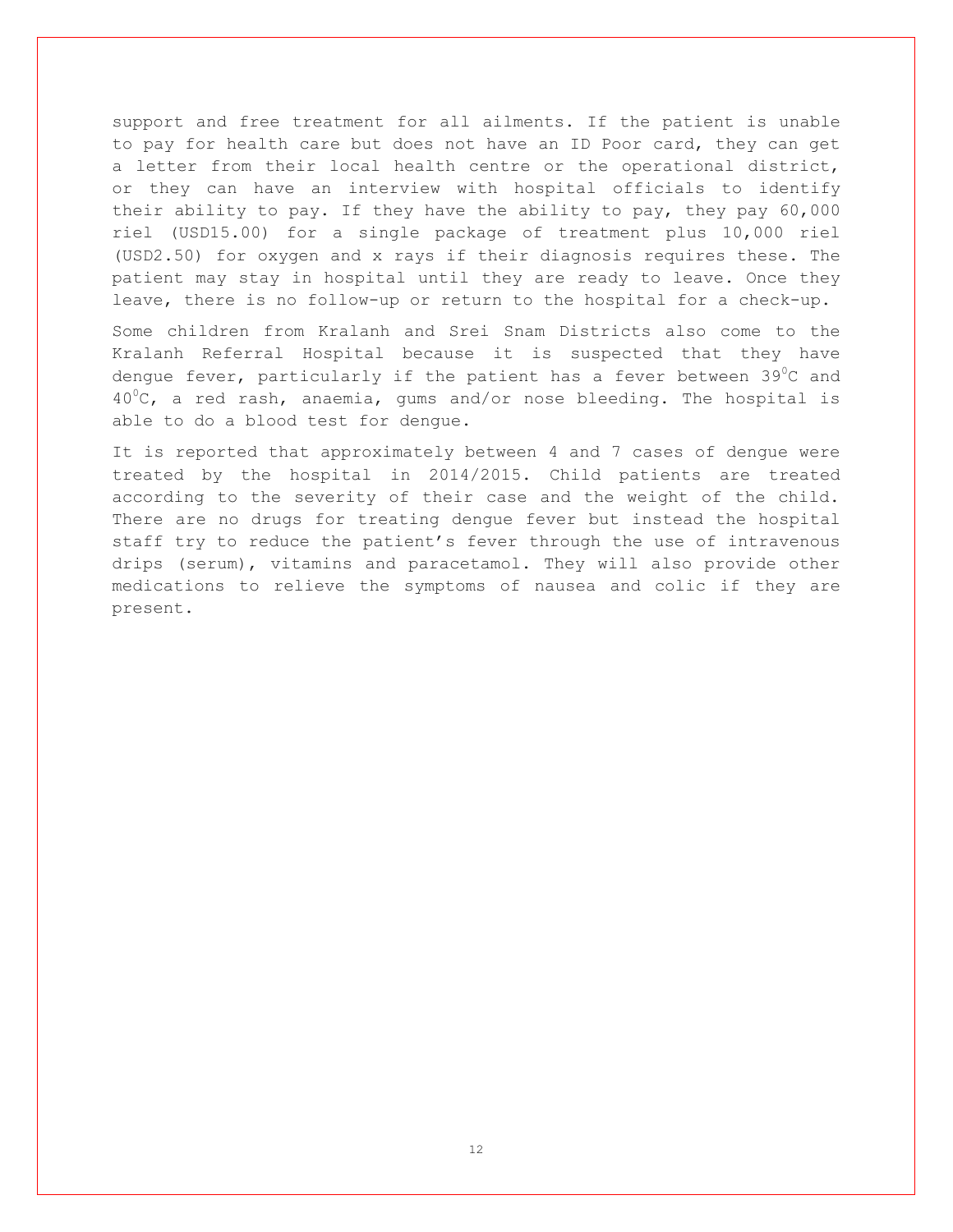# **Case Study: Kantha Bopha Children's Hospital – Jayavarman VII<sup>6</sup>**



Kantha Bopha Children's Hospital has very modern testing equipment for diagnosing dengue fever and malaria. As a result, blood samples are taken for testing before any form of treatment is prescribed. The analysis of blood samples takes 8 hours with samples taken in the morning and results provided later the same day.

For emergency cases with seriously ill children, patients are immediately taken to the emergency room by the hospital's security guards and do not need to wait for their patient number to be called. Depending on the severity of the case, the patients may be required to stay in hospital for between 3 and 7 days. Only doctors can prescribe medication at the hospital.

Kantha Bopha Children's Hospital does not use the ID Poor system. Instead, they use observation of the patients' condition to identify what non-medical support they may need. For example, their clothes and other assets are taken into account when deciding upon whether the patient requires non-medical support. They also adhere to humanitarian principles to provide health care to those who need it as per the hospital's mission to treat sick children. Therefore, the hospital can provide to those who need it USD1.25 per day for meals although no

**<sup>6</sup>** Interview with Mr. Keo Sao, Administrator of Kantha Bopha Children's Hospital, Siem Reap town, Siem Reap Province, October 2015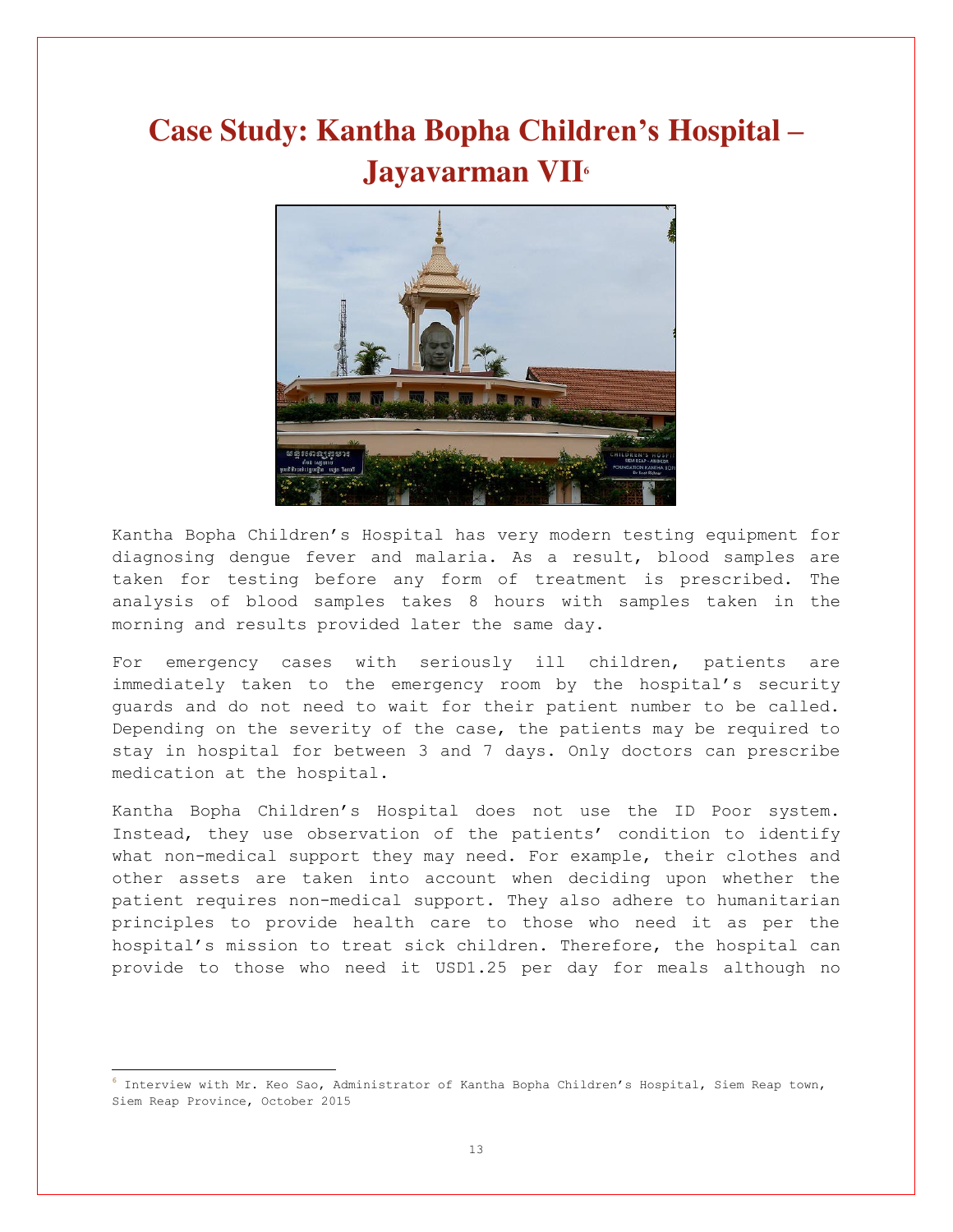support is provided to the patient's caregivers who will usually accompany the patient to hospital. $7$ 

When the patient leaves the hospital, the transportation cost home will be covered by the hospital. Within Siem Reap Province to districts, such as Srei Snam (see map), the hospital will provide between USD2.00 and USD8.00. Outside Siem Reap Province, the hospital will provide a flat rate of USD10.00 for a patient to travel home.

Following the patient's return home, the hospital staff expects the patient to return to the hospital for a follow-up if necessary. However, in the event the patient does not return, it is not clear if there is any important follow-up procedure. Apart from the doctors providing advice and education, there is no outpatient care as followup depends on the patients returning to the hospital in Siem Reap.

Kantha Bopha Children's Hospital produces weekly, monthly, quarterly and annual reports. These are usually shared and submitted to the Provincial Health Department and the Health Operational District.

<sup>7</sup> Kantha Bopha Children's Hospitals were nationalized in 2014 coming under the auspices of the Ministry of Health. According to the Kantha Bopha website, [http://www.beat-richner.ch/,](http://www.beat-richner.ch/) the Kantha Bopha Children's Hospitals are also financially managed by a Swiss based foundation.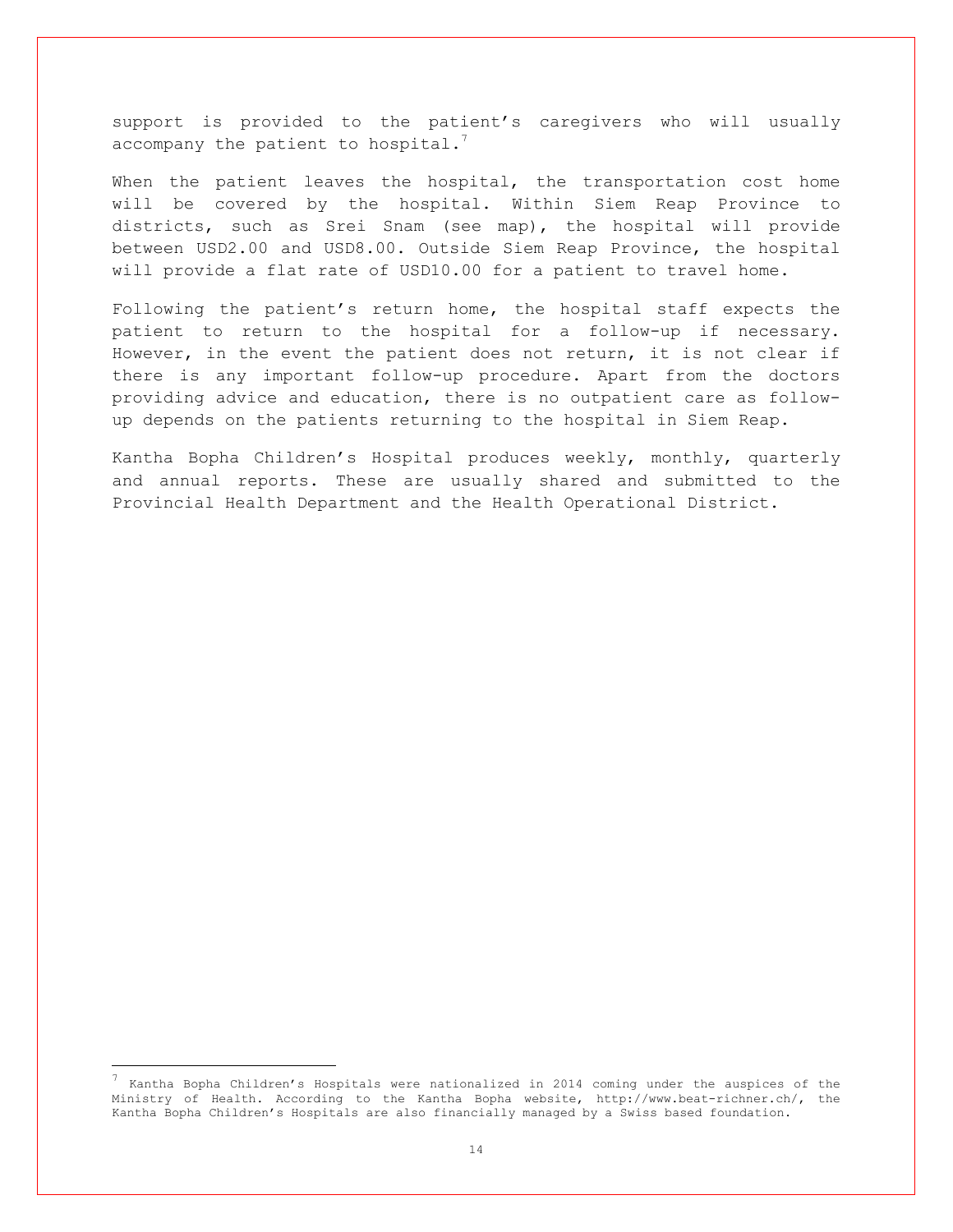### **Part 2: Experiences**

#### **Case Study: Mrs. Sok Dany and Mr. Luch Davith<sup>8</sup>**

#### **All respondents' names and home village names have been changed to protect confidentiality.**

Sok Dany is 21 years old and lives in Romeat Village, Slaeng Spean Commune, Srei Snam District. Her family is poor, but they do not have an ID Poor card. Before she got married in 2012, she lived in Banteay Meanchey Province. She has one child and her husband is in Thailand working.



She has no income with her house built on her in-laws land. She lives near to the VHSG. She forages for food as she has none. Her son's name is Luch Davith, and he is now 2 years old. In 2014, Davith had a high fever, so after encouragement from the VHSG, Dany took the child to the local health centre. At the health centre, the staff gave Davith enough Amoxicillin for 3 days and suggested the mother use a wet towel to wipe the child's body to help reduce the fever. They then went home. This service cost the mother 2000 riel (USD0.50).

After three days, the child still had a high fever, so the mother decided to go to a private clinic in Srei Snam District. The owner of the clinic also works at the health centre in Srei Snam. Dany decided to go to the private clinic because as her son did not recover after visiting the health centre, she wanted to find a new service that would help her son. She feared that if she returned to the local health centre, the nurse would only give her Amoxicillin again.

**<sup>8</sup>** Interview on dengue fever from Mrs. Sok Dany, September 2015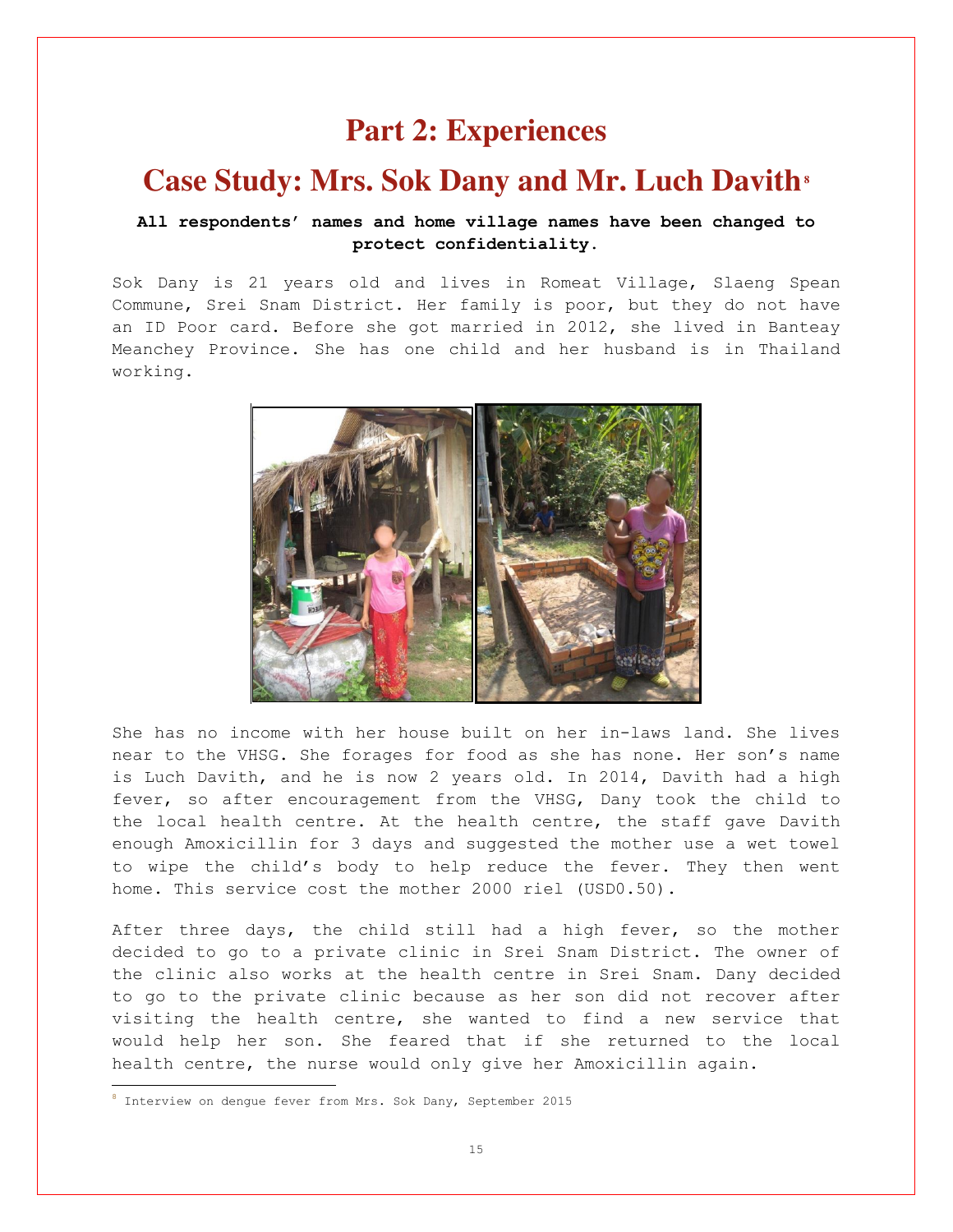At the clinic, the nurse gave her son a mixture of medicine and intravenous drip (usually saline drip known as 'serum') although the mother cannot remember the name of the medicine that her son received. This service cost her 60,000 riels (USD15.00). At this time, there was no discussion about the fever being a symptom of dengue fever.

After one day in the hospital when her son appeared better, they went home. However, after one day and one night, the fever returned, and she decided to take her child to Kantha Bopha Children's Hospital in Siem Reap town. She travelled there by taxi and this cost her 25,000 riels (USD6.25) for a 1 hour and a half journey after waiting for half an hour for the taxi from Samrong to pick her up. She paid for this from a 100,000 riel (USD25.00) loan that she took from her neighbouring relatives.

She chose to go to Kantha Bopha Children's Hospital because she went there every two months while she was pregnant with Davith and trusts the service there. She arrived at Kantha Bopha Children's Hospital at midday, and her son was given a blood test. The results of this blood test were available at 4 o'clock in the afternoon on the same day. The test results confirmed that the child had dengue fever. Davith was then given an intravenous drip and encouraged to rest. The mother was supported with 5000 riel (USD1.25) per day for food from the hospital. After seven days, her son was better and they returned home. This was also supported by the hospital.

In total, before Dany was able to find health services that were able to adequately diagnose and respond to her child's illness, she spent 87,000 riel (USD21.75).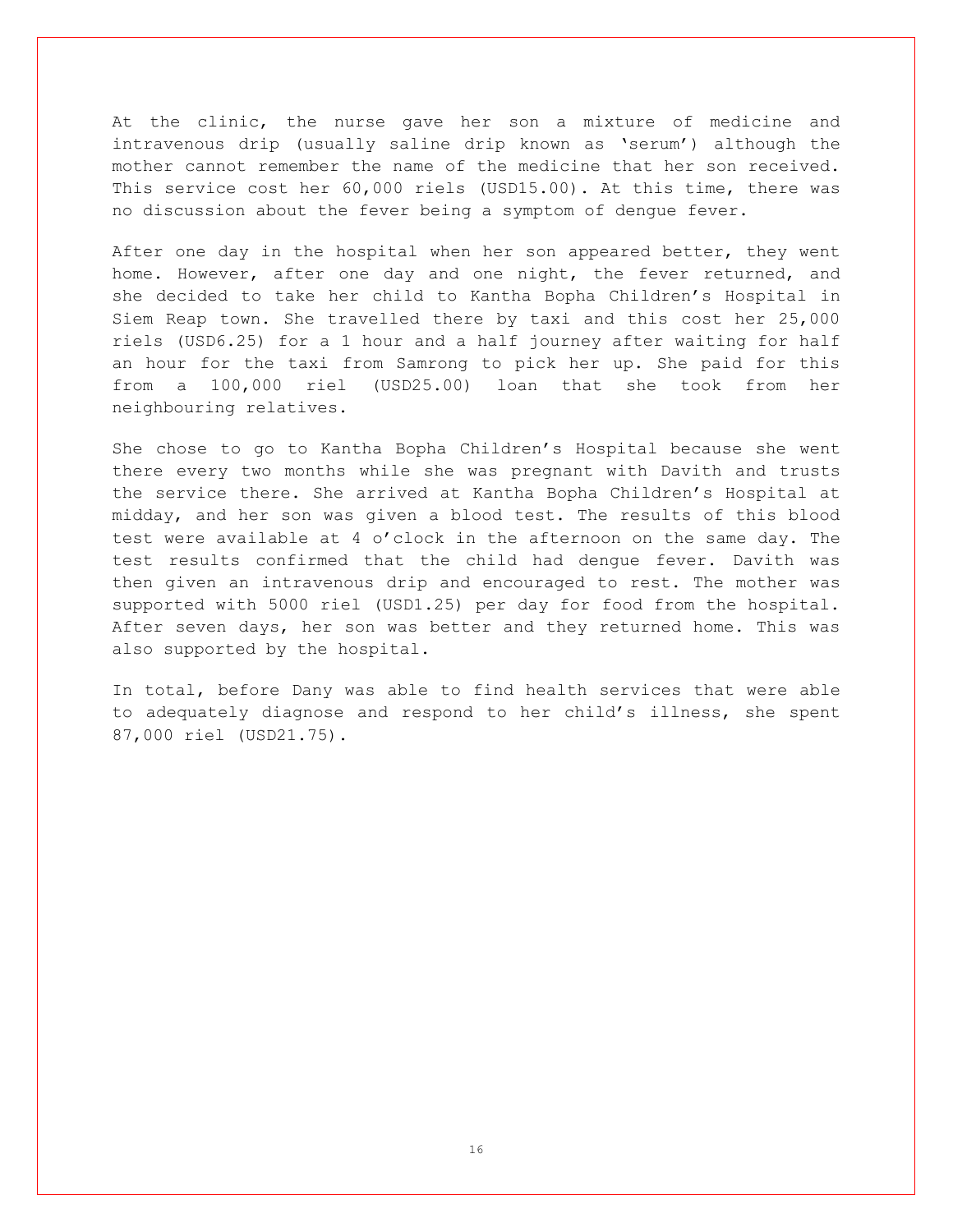### **Case Study: Mrs. Cheng Sokleang<sup>9</sup>**

#### **All respondents' names and home village names have been changed to protect confidentiality.**

Mrs. Cheng Sokleang, aged 36 years old, and her 47 year old husband, Mr. Khun Mean, have 6 children. They have lived in Dangkor Village in Slaeng Spean Commune in Srei Snam District, Siem Reap Province since they got married 15 years ago.



In November 2014, Mrs Cheng Sokleang started to suffer from a fever with headache and dizziness. When she began to feel sick, she decided to ask the VHSG for advice. The VHSG came to her home, checked her symptoms, and carried out a simple blood test for malaria. As the test indicated that Mrs. Cheng Sokleang had malaria, the VHSG gave her a course of Eurartesim. The VHSG advised Mrs. Cheng Sokleang to take this medicine for three days at three tablets per day using nine tablets in total.

After one day of taking the medicine, she reported that her vision was a little blurred, and she felt tired although her fever had dissipated. Following day two, she had no headache, her eyes were no longer blurred, and she felt able to eat some rice. By day three, she felt much better though not completely cured. After five days, she reported that she now felt completely better.

<sup>9</sup> Information on malaria from Mrs. Cheng Sokleang, December 2015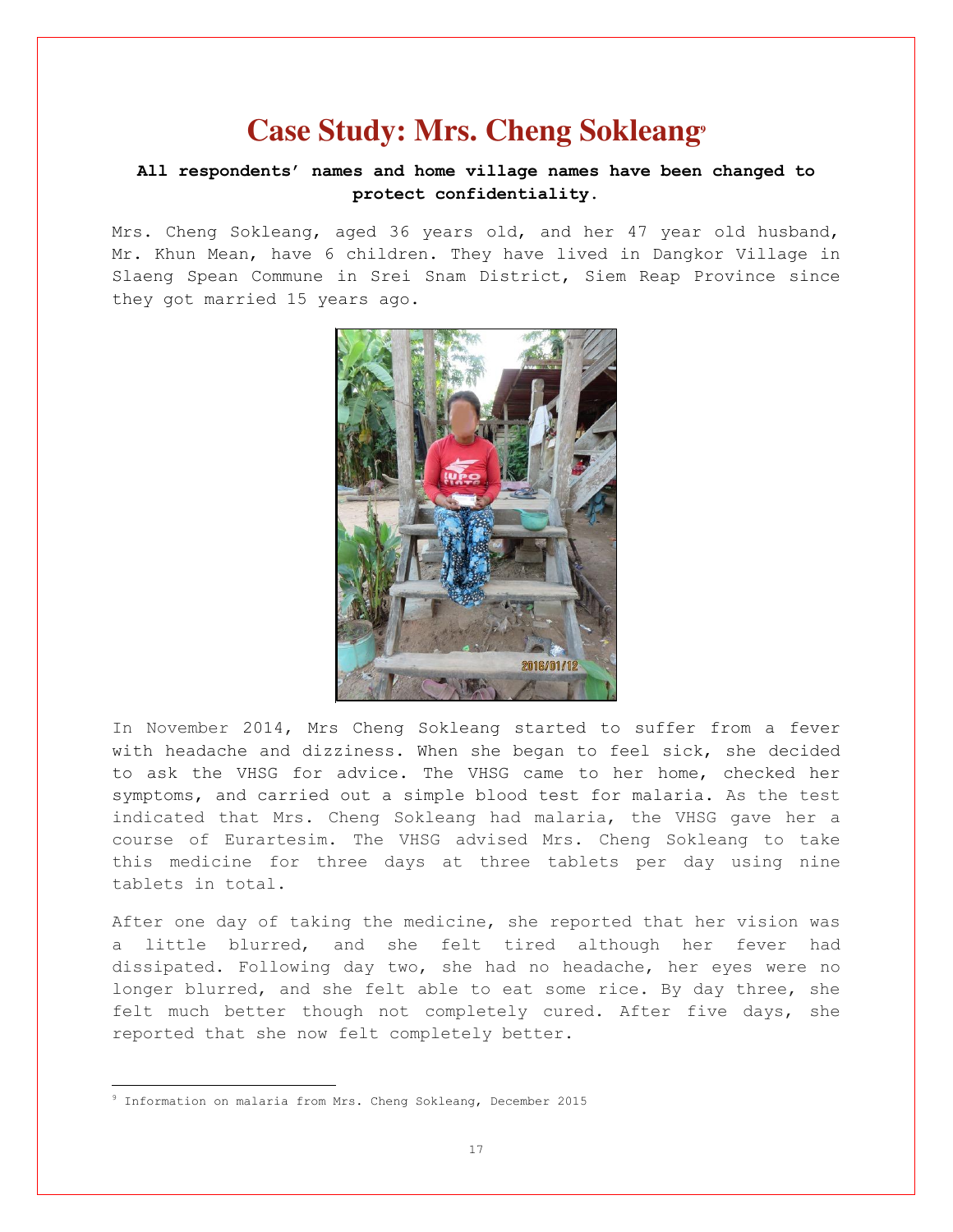Mrs. Cheng Sokleang feels that the VHSG provided good education and advice to her about using mosquito nets when sleeping. He also advised to clean the house to eliminate the breeding sites for malaria carrying mosquitoes.

### **Case Study: Mrs. Soeun Bopha and Mr. Men Saron<sup>10</sup>**

#### **All respondents' names and home village names have been changed to protect confidentiality.**

Mrs. Soeun Bopha, 32-years old, and her husband, 33-years old, live in the village of Tram Kang in Slaeng Spean Commune, Srei Snam District in Siem Reap Province. Her sister's family also live in this village and have been living there for the past 20 years. Mr. Men Saron, 11 years old, is the son of her sister. On 5<sup>th</sup> August 2015, Soeun Bopha was caring for her sister's child when he became sick with a high fever of 38 to 39 C, yet she continued to care for the child at home giving him paracetamol for 5 days.



As the fever did not dissipate, she decided to take Saron to the private hospital in Srei Snam District. There, the nurse provided two intravenous drips of saline solution at 20,000 riel (USD05.00) each. The nurse explained that the 'serum' would provide energy and reduce his temperature.

By the afternoon, her sister had returned, and she took her son back home as his temperature had returned to normal. However, after one night, the fever had returned and so her sister decided to take the child to a private clinic in Chong Kal District in Oddar Meanchey Province. There the child received three bottles of serum via an intravenous drip at a cost of 60,000 riel (USD15.00), and he was also

÷

 $^{10}$  Information on dengue fever from Mrs. Soeun Bopha and Mr. Men Saron, November 2015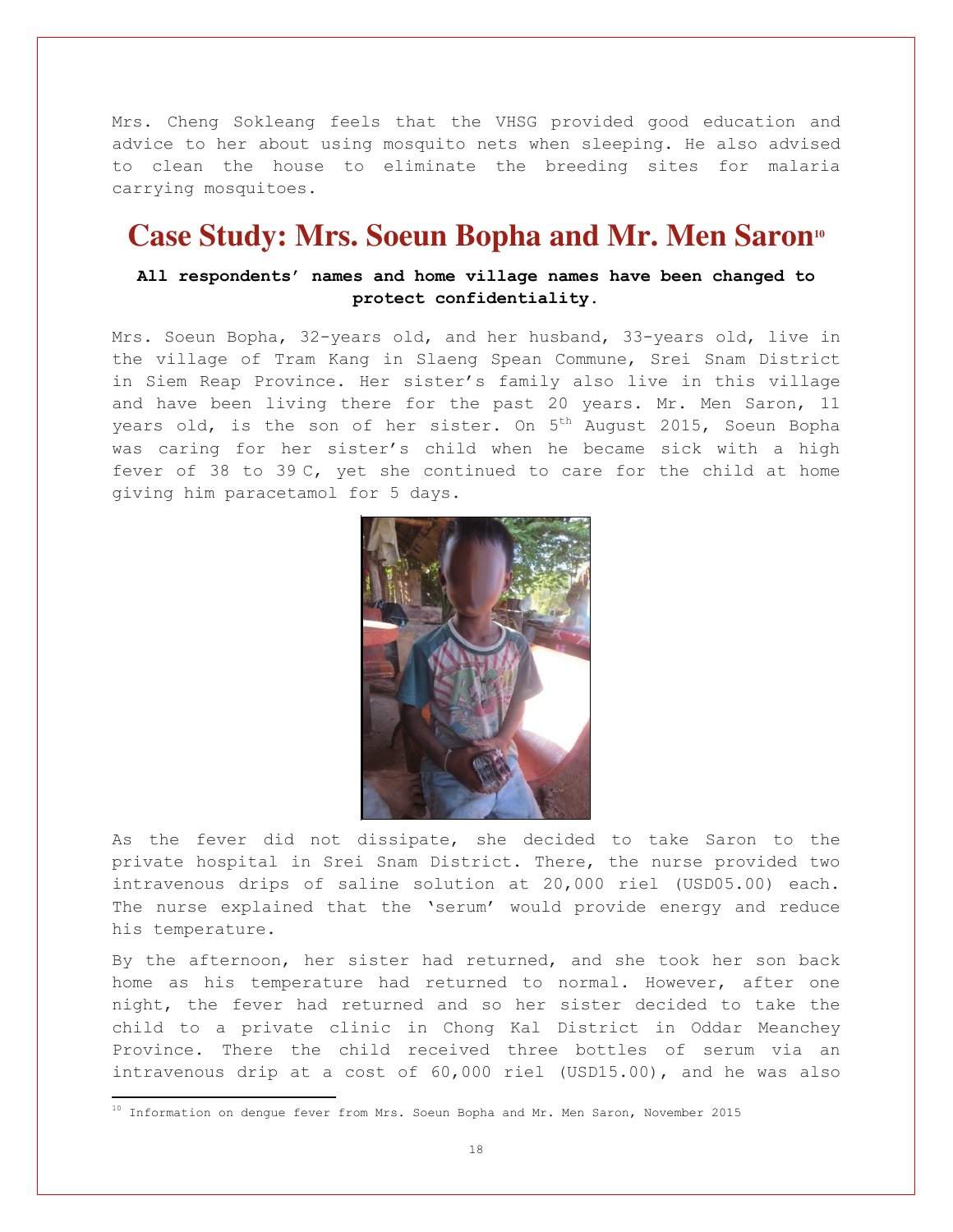given vitamins to swallow. Nevertheless, the staff at the health centre advised her to go to Kantha Bopha Children's Hospital in Siem Reap town. They explained that this hospital has modern equipment and well-trained medical staff.

Therefore, her sister travelled by shared taxi from Chong Kal to Siem Reap costing 30,000 riels (USD7.50) arriving at Kantha Bopha Children's Hospital at 9am. The guards immediately allowed them to enter because the child had remained on an intravenous drip since leaving Chong Kal Health Centre. Once at the hospital, Saron recorded a temperature of  $40^{\circ}$ C and the medical staff diagnosed dengue fever as the cause. The nurse renewed the intravenous drip and gave him medicine to treat a fever and cough (Broncolin a respiratory medicine and Newtamox a brand of Amoxicillin) three times per day for the next three days.

As the child had severe symptoms and problems when sleeping, he was kept in the emergency room for one night where he was also identified as having tuberculosis (TB). As a result, the child remained in hospital for another 5 days where he continued to be provided with an intravenous drip and two tablets of Rifater every morning to treat the TB. After eight days, Saron was allowed to go home and given sufficient TB drugs for the next two months. He had to return to the hospital two months later to receive a further two months of medication and to be weighed and monitored. The hospital provided her with 20,000 riel (USD5.00) so that they can return to the hospital at that time. He will have to continue with the TB medication for 6 months, and he will need to return to the hospital every two months to get more medication.

At the time of writing, they had returned to the hospital three times: on  $20^{th}$  August 2015, on  $20^{th}$  October 2015 and on  $18^{th}$  December 2015. They will return one more time in February 2016 as that will be the end of his course of treatment.

Since returning home, Saron's health has improved.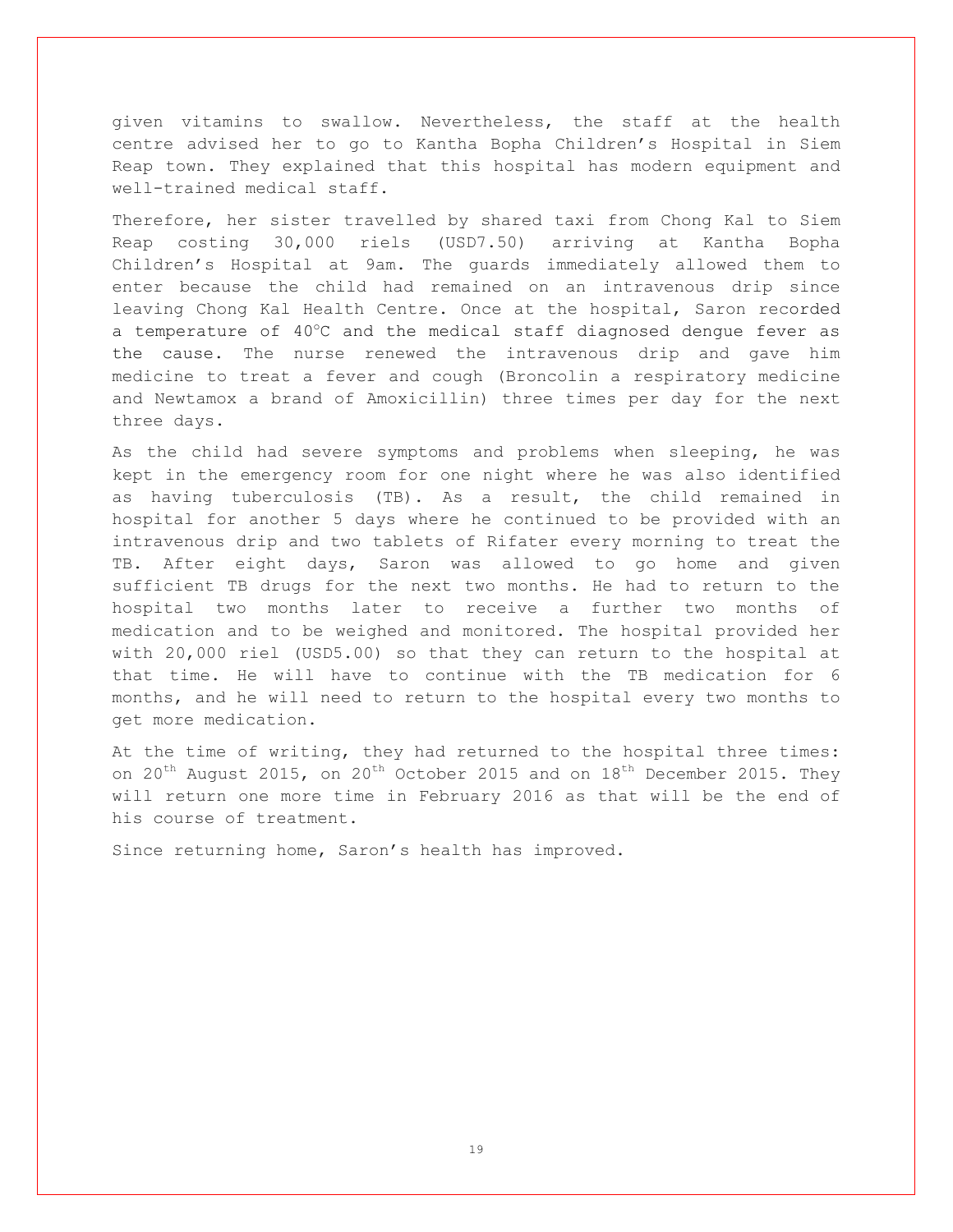# **Case Study: Mrs. Seng Chariya and Ms. Heang Kalyan <sup>11</sup>**

#### **All respondents' names and home village names have been changed to protect confidentiality.**

Mrs Seng Chariya, 18 years old, and her husband Mr. Heang Dara, 23 years old, live with their 18 month old daughter called Heang Kalyan in Kambour Village, Moung Commune, Srei Snam District in Siem Reap Province.



When her daughter was six months-old, she had a fever, but her mother continued to care for the child at home for two days using a damp towel to cool the child's body to help to reduce the fever. She also continued to breastfeed the child, but she did not improve.

The following morning, she took the child to the health centre in Moung Village. The health centre staff diagnosed flu and gave her paracetamol and Vitamin C for two days for which she paid 1,500 Riel (USD0.40). After two more days, her daughter had not improved and her fever was still high, so she took her child to the private clinic in Srei Snam District town where the nurse recorded a body temperature of 39 C. Here the medical staff gave the child three half-litre bottles of intravenous drip with paracetamol for one night spending a total of 102,000 Riel (USD25.50) not including travel costs.

When her daughter was aged nine months, she suffered from another fever combined with aches and pains in her joints and other flu-like symptoms. Due to this, she took the child to the home of a nurse who

<sup>&</sup>lt;sup>11</sup> Interview on fever with Mrs. Seng Chariya, December 2015